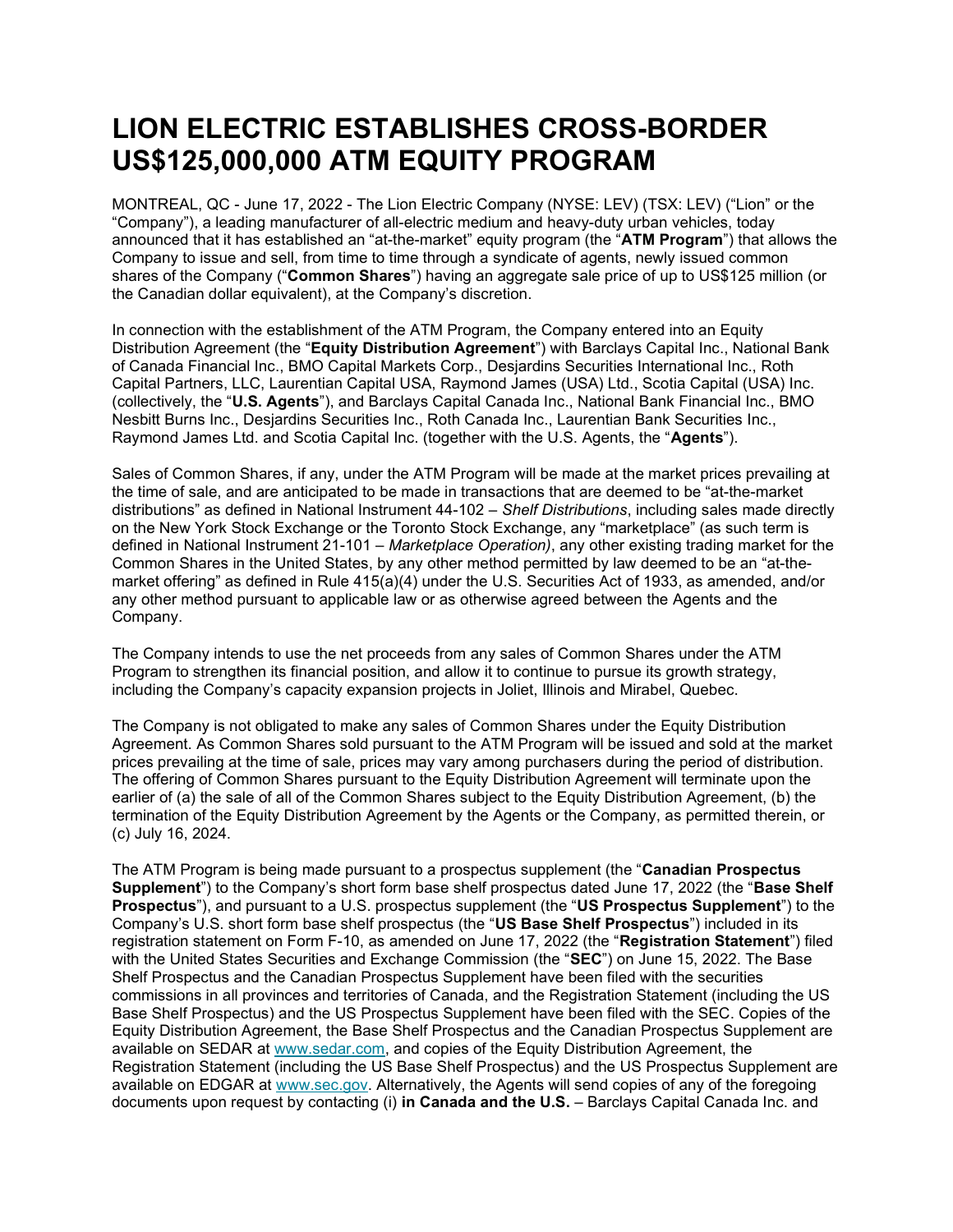Barclays Capital Inc., c/o Broadridge Financial Solutions, 1155 Long Island Avenue, Edgewood, NY 11717, Barclaysprospectus@broadridge.com, (888) 603-5847; (ii) in Canada – National Bank Financial Inc., The Exchange Tower, 130 King St. W., 4th Floor Podium, Toronto, ON M5X 1L9, Gavin.brancato@nbc.ca, (416) 869-3707; and (iii) in the U.S. - National Bank of Canada Financial Inc., 65 East 55th Street, 8th Floor, New York, NY 10022, Gavin.brancato@nbc.ca, (212) 632-8500.

This press release shall not constitute an offer to sell or the solicitation of an offer to buy, nor shall there be any sale of these securities in any province, state or jurisdiction in which such offer, solicitation or sale would be unlawful prior to the registration or qualification under the securities laws of any such province, state or jurisdiction.

## ABOUT LION ELECTRIC

Lion Electric is an innovative manufacturer of zero-emission vehicles. The company creates, designs and manufactures all-electric class 5 to class 8 commercial urban trucks and all-electric buses and minibuses for the school, paratransit and mass transit segments. Lion is a North American leader in electric transportation and designs, builds and assembles many of its vehicles' components, including chassis, battery packs, truck cabins and bus bodies.

Always actively seeking new and reliable technologies, Lion vehicles have unique features that are specifically adapted to its users and their everyday needs. Lion believes that transitioning to all-electric vehicles will lead to major improvements in our society, environment and overall quality of life. Lion shares are traded on the New York Stock Exchange and the Toronto Stock Exchange under the symbol LEV.

## CAUTION REGARDING FORWARD-LOOKING STATEMENTS

This press release contains "forward-looking information" and "forward-looking statements" (collectively, "forward-looking statements") within the meaning of applicable Canadian and United States securities laws, including the Private Securities Litigation Reform Act of 1995. Any statements contained in this press release that are not statements of historical fact, including statements about Lion's beliefs and expectations relating to the offer and sale of Common Shares under the ATM Program, are forwardlooking statements and should be evaluated as such.

Forward-looking statements may be identified by the use of words such as "believe," "may," "will," "continue," "anticipate," "intend," "expect," "should," "would," "could," "plan," "project," "potential," "seem," "seek," "future," "target" or other similar expressions and any other statements that predict or indicate future events or trends or that are not statements of historical matters, although not all forward-looking statements contain such identifying words. These forward-looking statements include statements regarding the offer and sale of Common Shares under the ATM Program, including the timing and amounts thereof, and the use of any proceeds from the ATM Program.

By their nature, forward-looking statements involve risks and uncertainties because they relate to events and depend on circumstances that may or may not occur in the future. Such risks and uncertainties are described in greater detail in the Canadian Prospectus Supplement, the US Prospectus Supplement and section 23.0 entitled "Risk Factors" of the Company's annual MD&A for the fiscal year 2021. Many of these risks are beyond Lion's management's ability to control or predict. All forward-looking statements included in this press release are expressly qualified in their entirety by the cautionary statements contained herein and the risk factors included in the Canadian Prospectus Supplement, the US Prospectus Supplement, the Company's annual MD&A for the fiscal year 2021 and in other documents filed with the applicable Canadian regulatory securities authorities and the SEC.

Because of these risks, uncertainties and assumptions, readers should not place undue reliance on these forward-looking statements. Furthermore, forward-looking statements speak only as of the date they are made. Except as required under applicable securities laws, Lion undertakes no obligation, and expressly